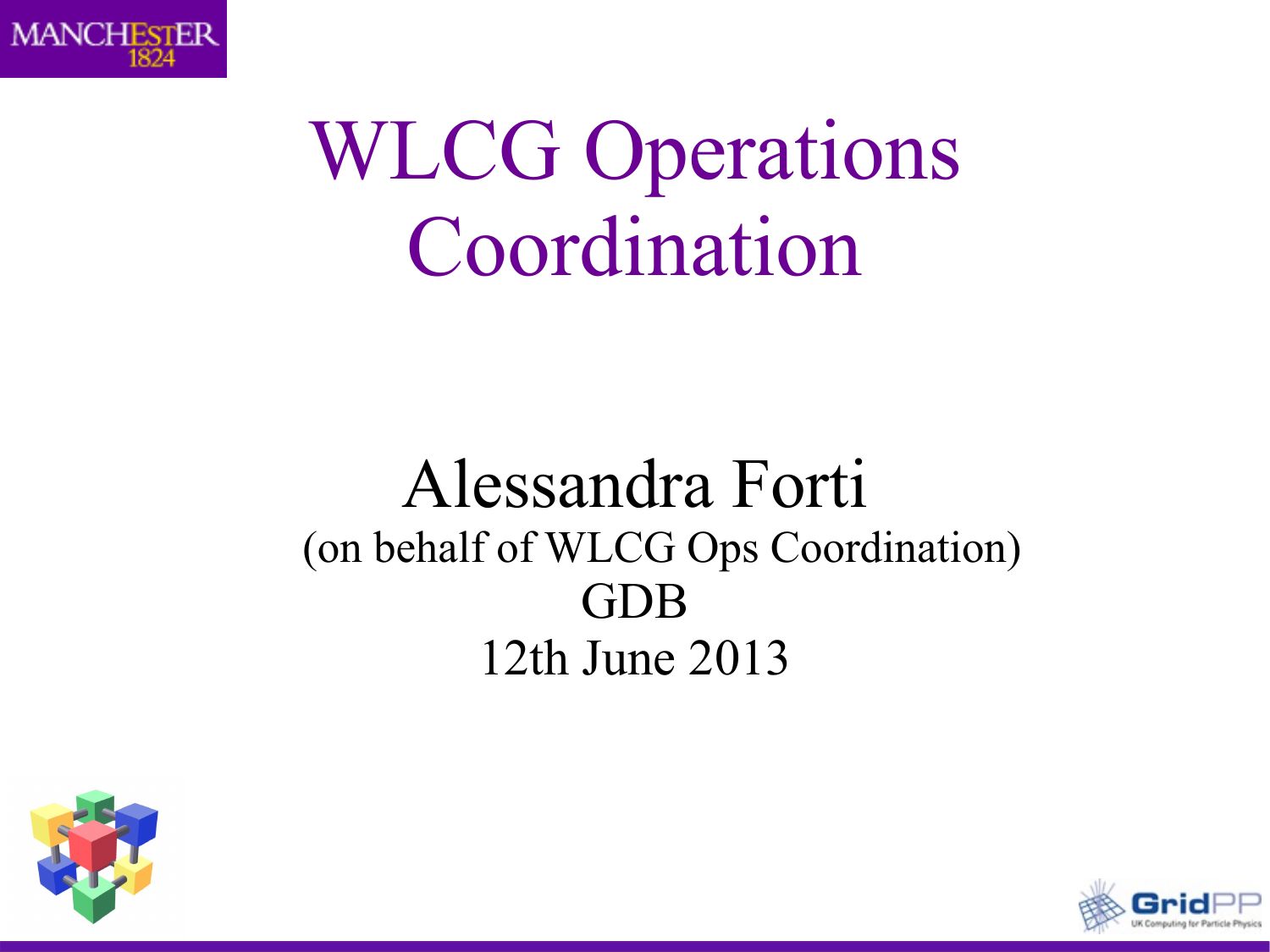

### Regional Contacts

- Regional T2 reps since March
	- France: **New!**
		- Yannick Patois (T2)
	- Germany: **New!**
		- Jan Erik Sundermann (T2), Thomas Hartmann (T1)
	- Italy: **New!**
		- Alessandra Doria (T2), Massimo Sgaravatto (T2)
	- ROC-LA:
		- Renato Santana
	- Spain: **New!**

● UK:

• Isidro Gonzalez (T2), Javier Sanchez (T2)



• Alessandra Forti (T2), Ian Collier (T1), Jeremy Coles (GridPP)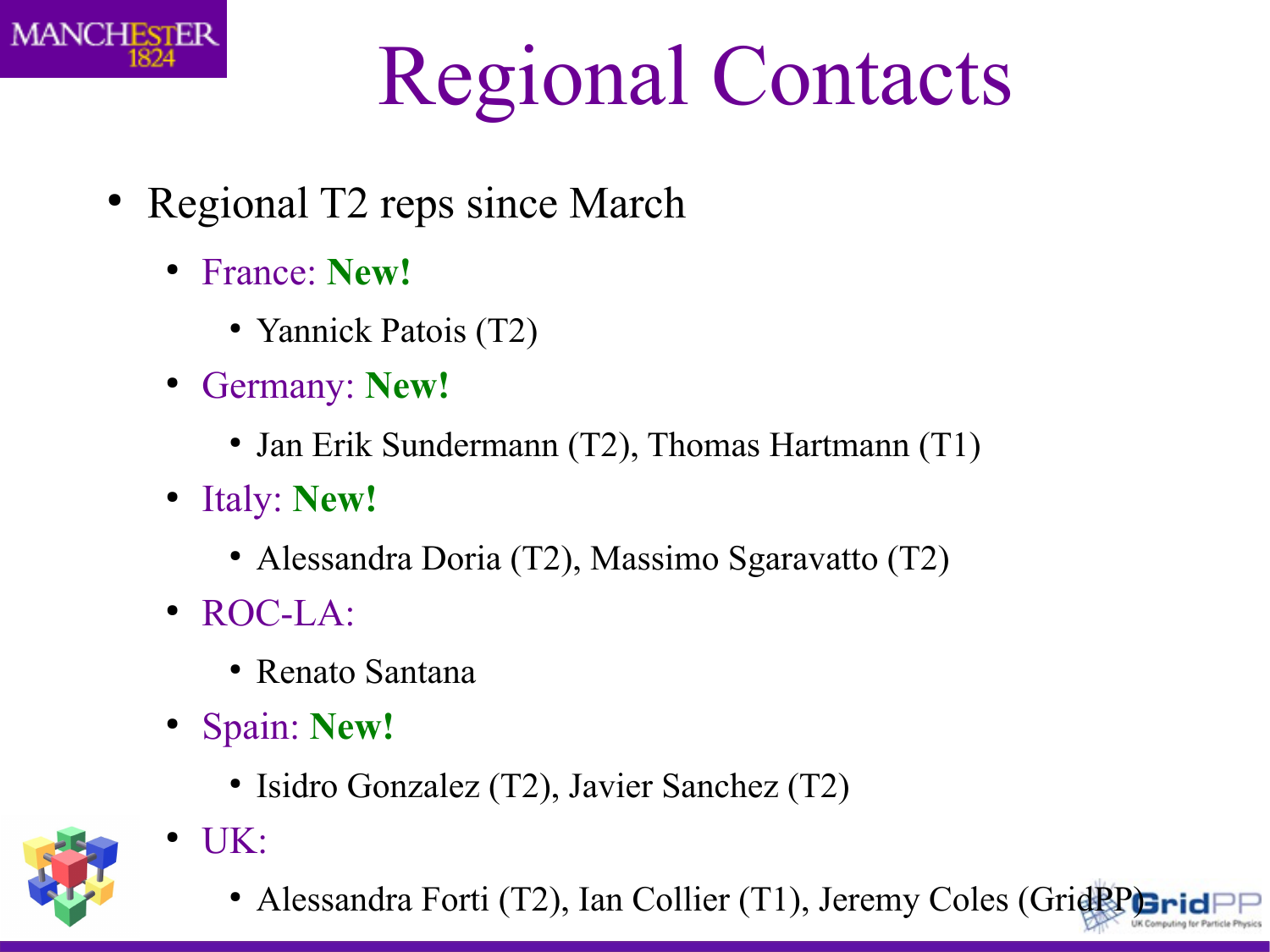

### CVMFS Release

- 2.1.10 has been released on the  $23<sup>rd</sup>$  of May
	- It has failover problems and shouldn't be used
- 2.1.11 is under test at RAL and NDGF
	- Tests at scale should be completed within two weeks
	- Required by Atlas on SL6
		- Contains CVMFS MOUNT RW fix
	- When released will be the recommended release and will supersede all other releases.
	- Sites moving to SL6 should be aiming at using this release



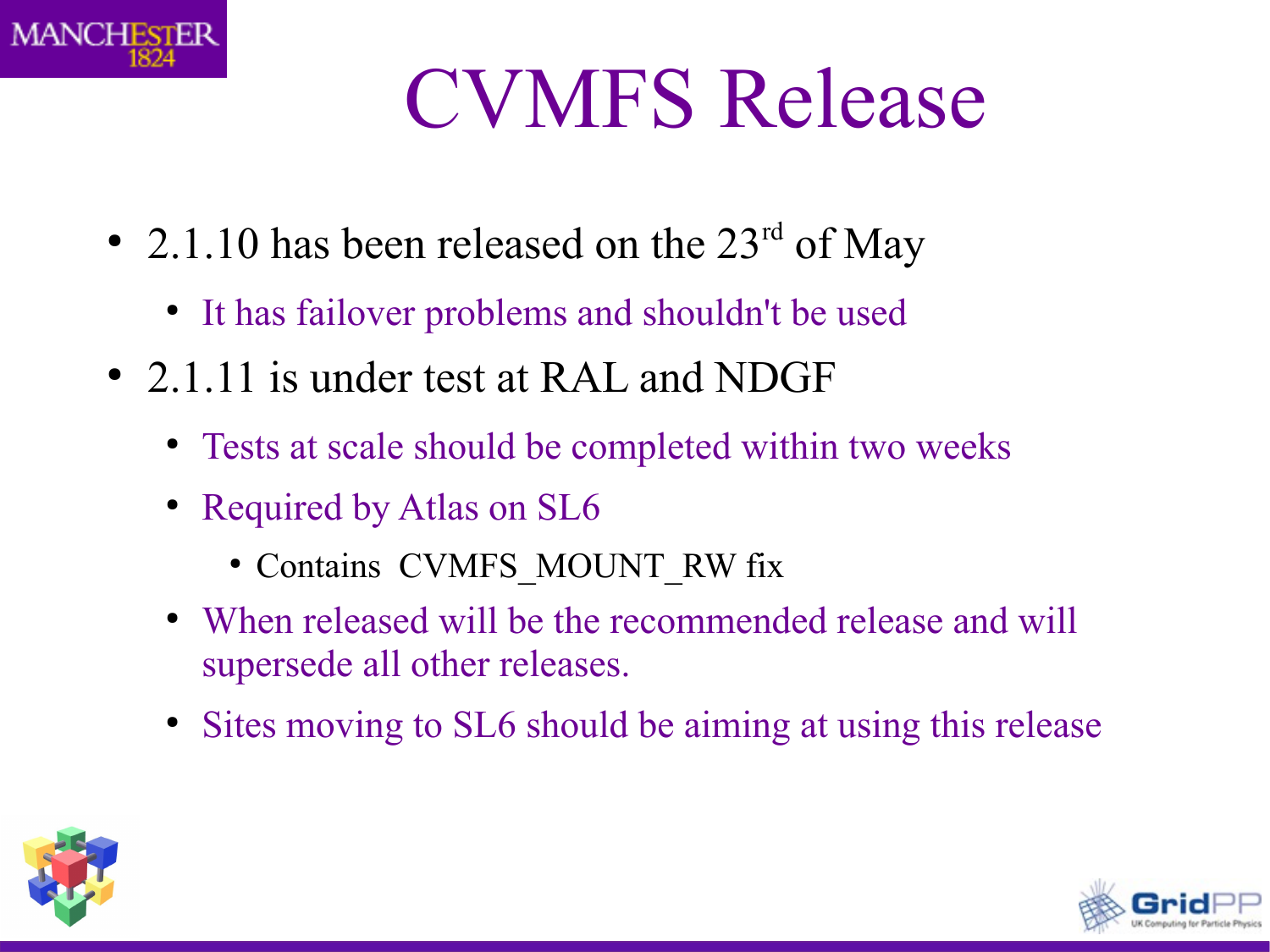

#### CVMFS Procedures

- Enhanced release procedure
	- Code checking, local functional testing and stress testing
		- HC based stress testing on a multi-core WN.
		- A "burn in" test on candidate sites for at least 48 hours.
- SAM/NAGIOS probe
	- Testing deployed version, I/O errors, connectivity to Stratum1 via proxies, used file descriptors, etc.
		- Currently used in pre-prod by LHCb and CMS.
		- Other VOs interested in deployment.
- LHCB/Atlas work by TF is completed
	- All Atlas sites are completely deployed
	- 2 sites missed deployment target for LHCb



CMS/Alice deadline April 2014

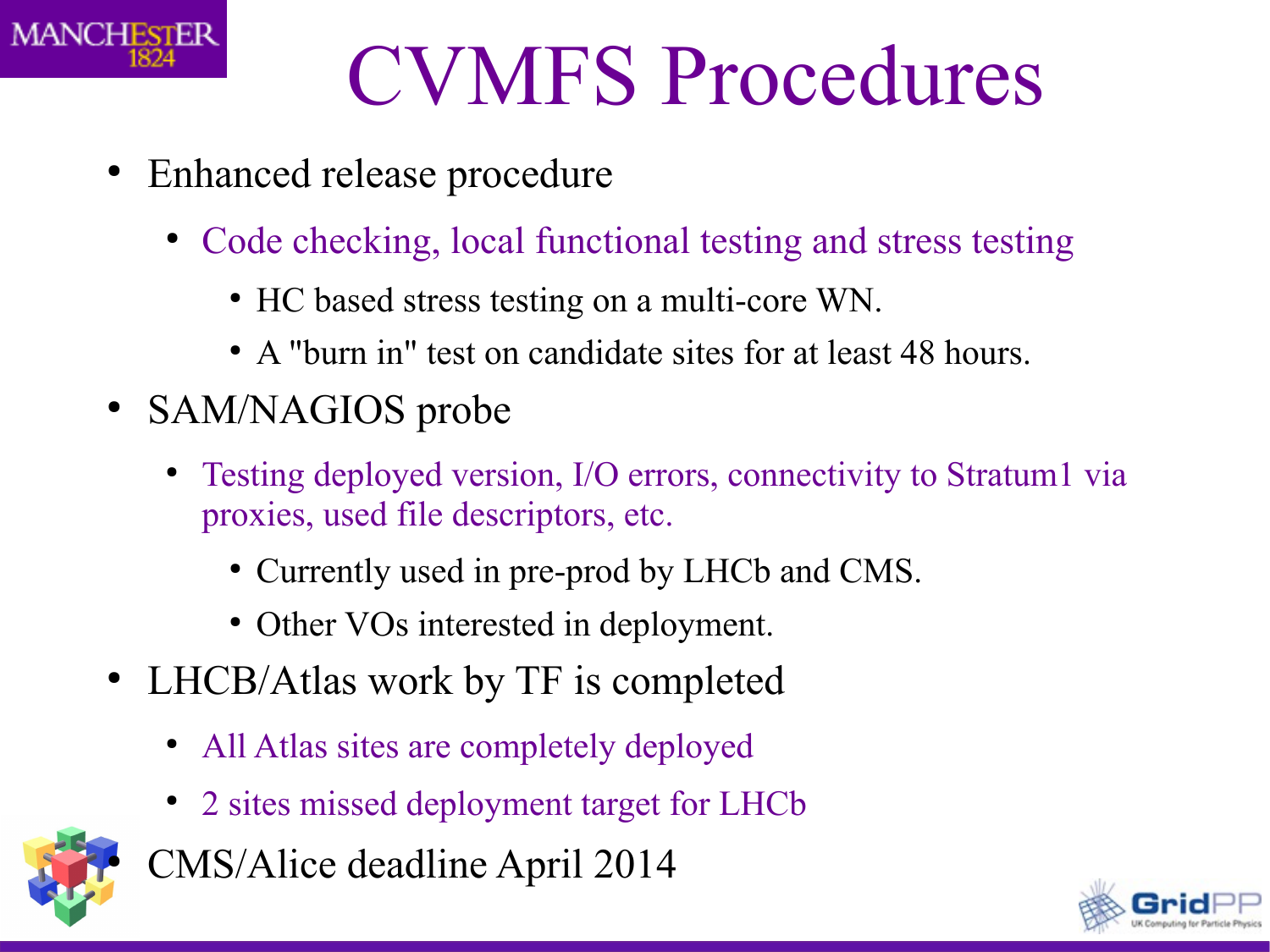

### CVMFS Alice

#### (Predrag Buncic)

- January 2013
	- ✔ Setting up Stratum 0
	- ✔ Deploy Alice SW on CVMFS
	- ✔ Migrate repository to Stratum 1
- June 2013
	- Test, test, test
- July 2013
	- Start deployment process on all Alice sites
		- Deploy repository but not in production
- August 2013
	- Run Alien on selected sites
		- Validate and evaluate stability and performance



- April 2014
	- Run Alien on all sites

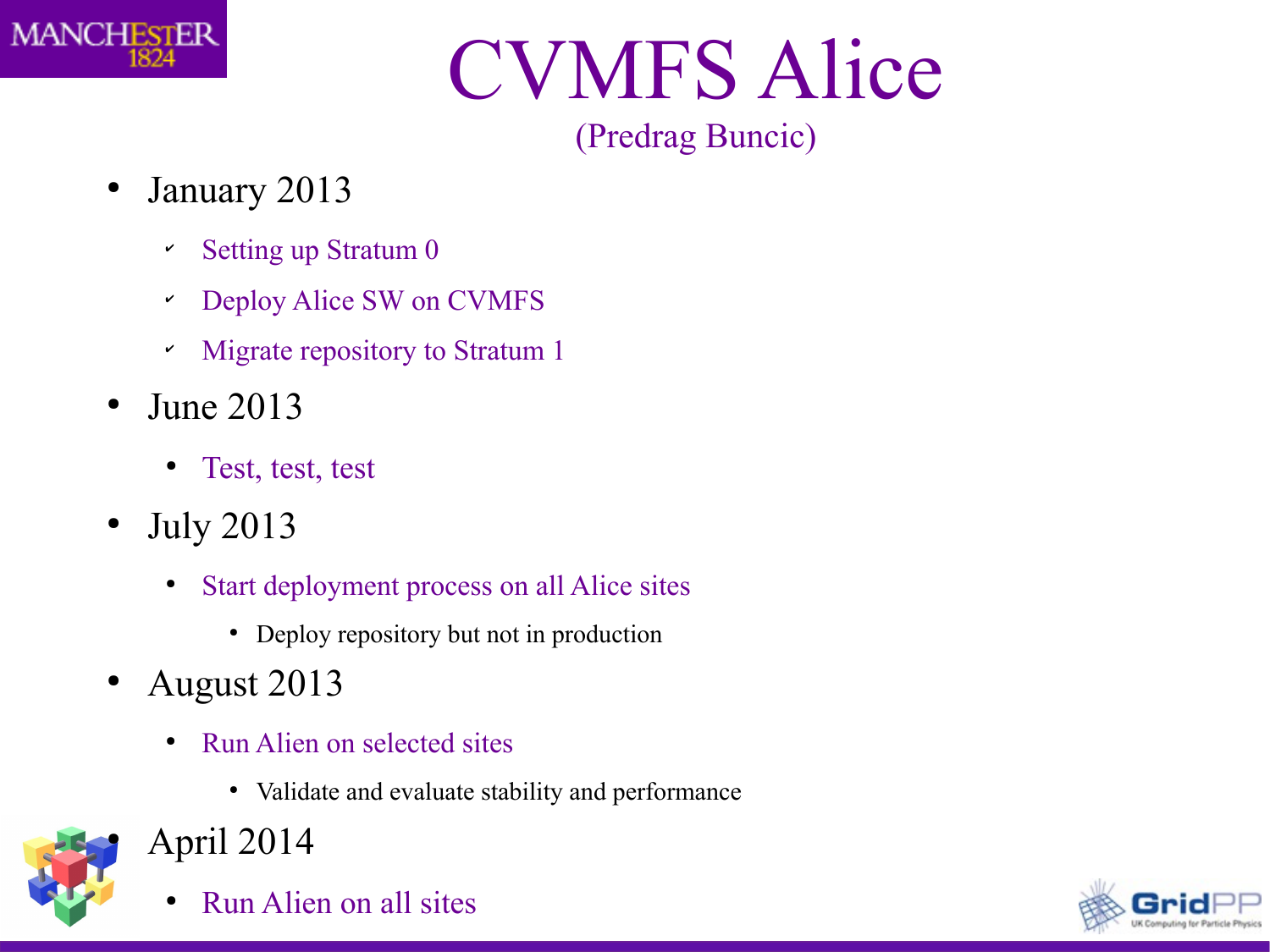

Glexec

- Deployment status presented at the [MB meeting](http://indico.cern.ch/conferenceDisplay.py?confId=217970)
	- MB decided the deployment needs to continue and proposed ramping up the campaign:
		- Ticket all WLCG sites that do not pass the tests
	- Tests are to become critical after a target date in autumn
		- No distinction among sites will be done based on how much the VOs they support are ready to use gLExec
	- Campaign will be tracked on a dedicated page
		- <https://twiki.cern.ch/twiki/bin/view/LCG/GlexecDeploymentTracking>
	- OSG will look into their sites
- No schedule yet



On TODO list to be discussed at the MB

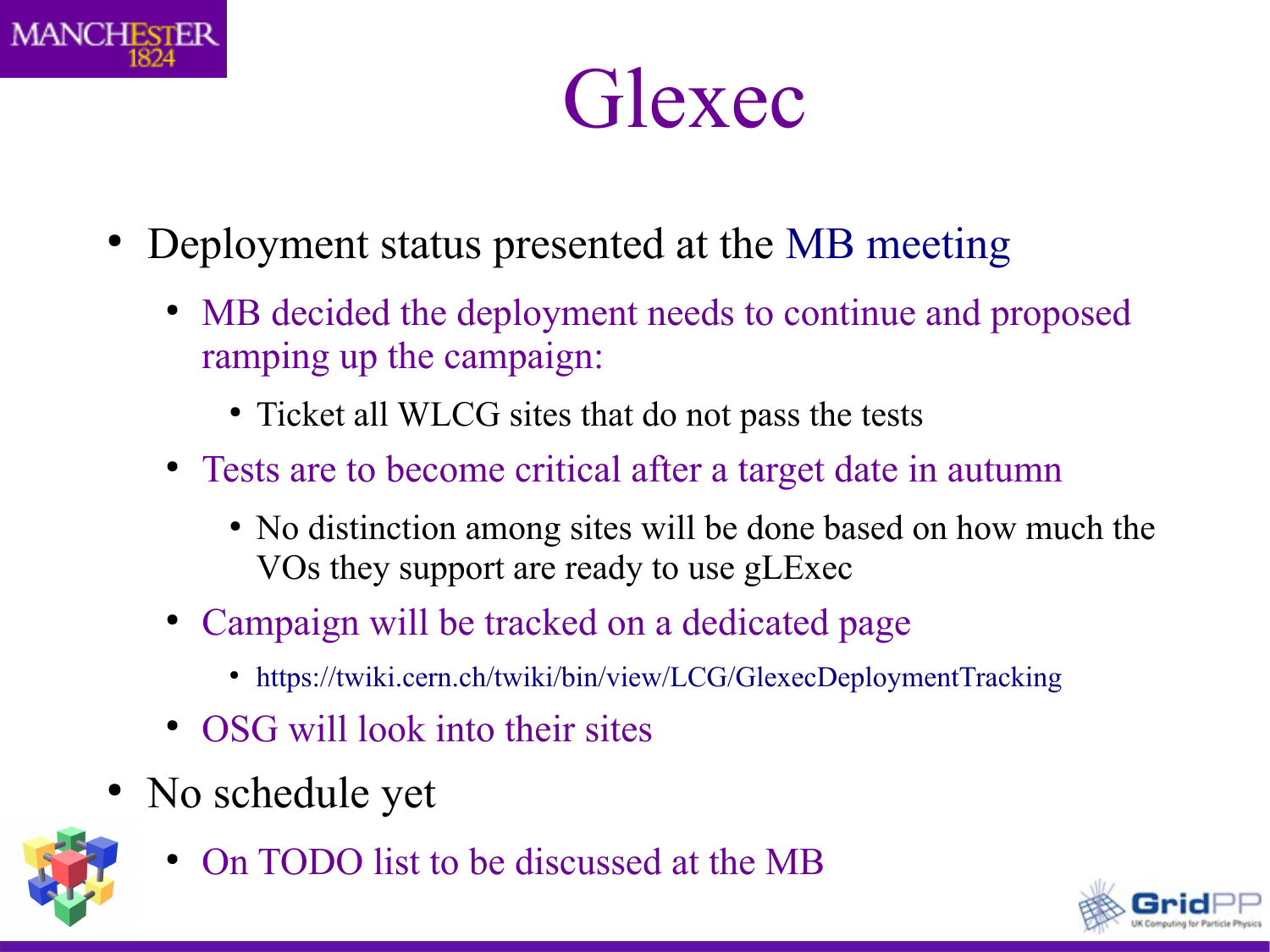

## perfSONAR

- Release v3.3
	- Testing of RC4 has looked good in the US and CERN.
	- ESnet reported that RC4 looks good in general.
		- But is not released yet
	- Plan to push sites to use it when it is released
- OSG to discuss support of new dashboard for WLCG
	- TF working on how to publish the mesh tests in it
- Nagios tests for pS instances discussed with EGI
	- Need to add probes to the system
		- Will start process to add tests next week



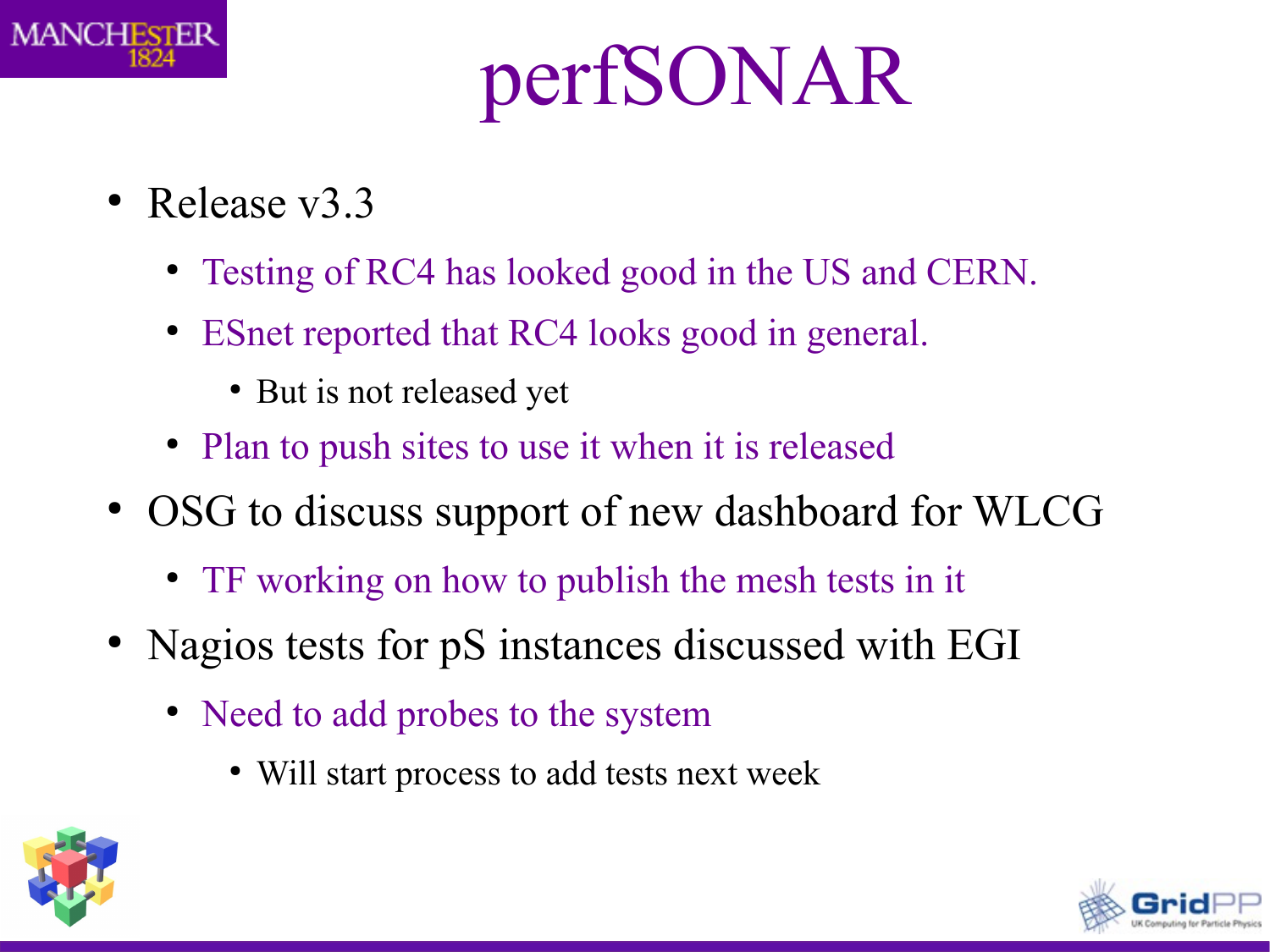

# FTS 3 integration

- FTS-3 demo held 22nd May.
- Deployment model:
	- Important for experiments the ability to share configuration and scheduling information among FTS-3 instances.
		- Various Tier1s interested in this functionality to simplify running their own FTS-3 instance.
	- This will be investigated by the developers.
- Production services:
	- CERN and RAL discussing the possibility of having production quality FTS-3 services.
- There is no deployment schedule yet
	- Production nodes (no timescale)
	- First official FTS-3 release (1 month)
	- A twiki page to follow progress was requested

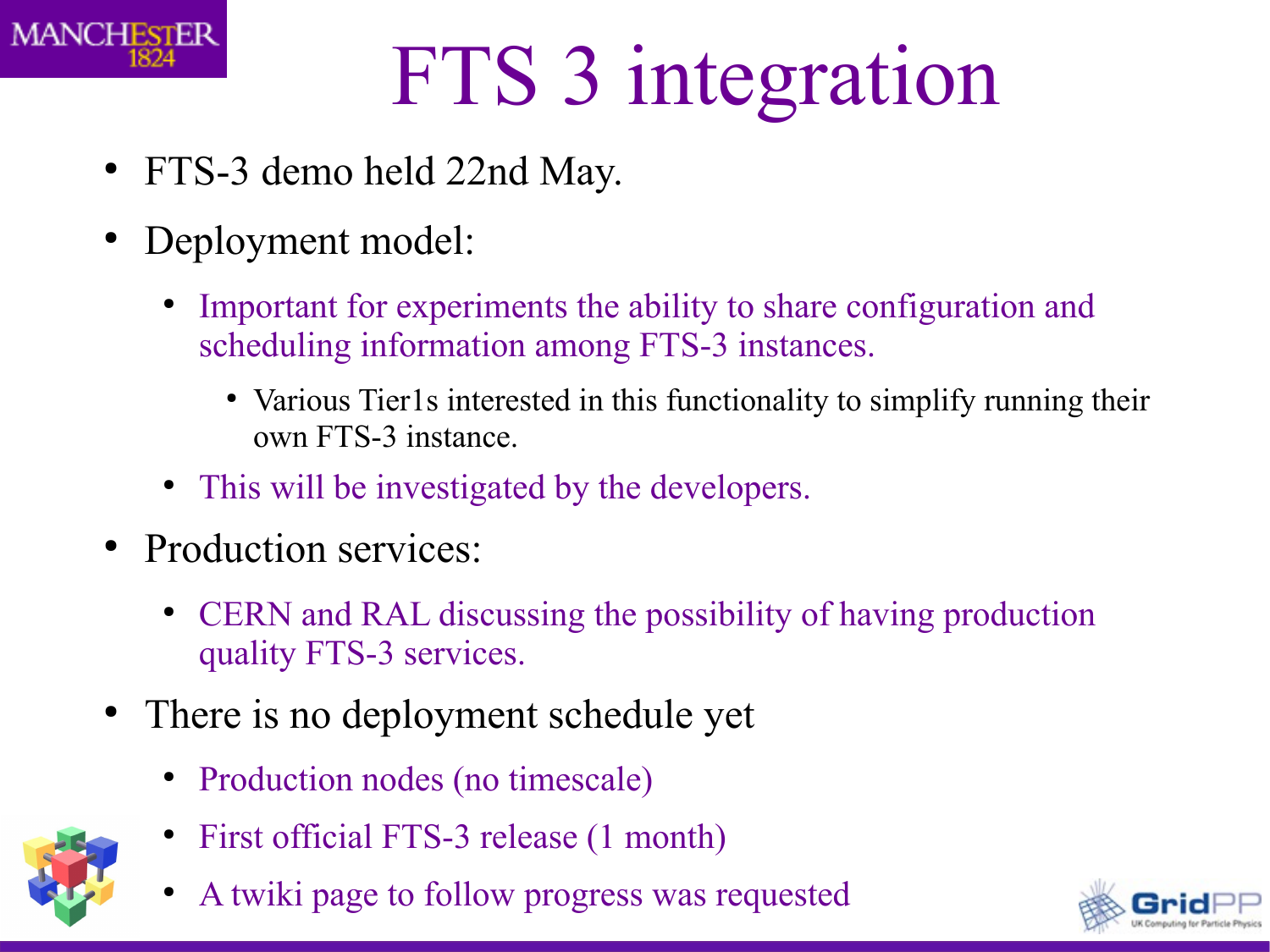

## SL6 migration

- CERN
	- $\bullet$ lxbatch: 8K slots
	- lxplus: doubled capacity  $\rightarrow$  66x4 cores, 8 GB mem VM
		- VM capacity might be doubled (8 cores, 16 GB mem)
	- Intermittent login problem reduced with work arounds
		- Talking to sssd developers to solve it
- Other T1s
	- Nikhef and BNL big bang migration end of May
	- NDGF almost complete
	- IN2P3-CC migrating  $25\%$  by  $11<sup>th</sup>$  June
	- CNAF waiting for delivery mid-June for more definite plan
	- RAL 10% of CPU deployed as SL6 in new HTCondor batch farm with ARC CEs. Decision on further migration to be made in 1-2 months.



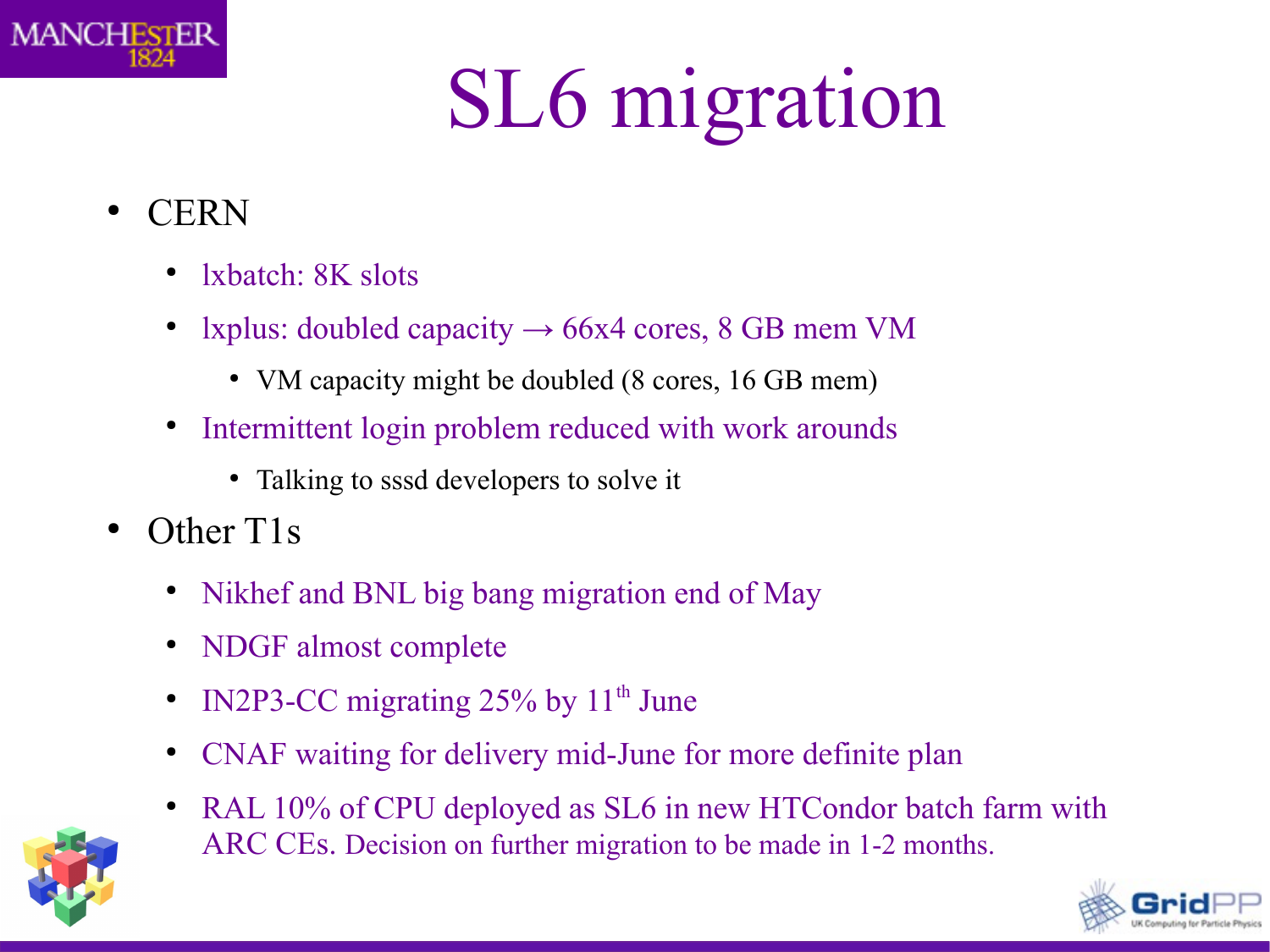

## SL6 migration

- Some stats
	- T1s Done: 6/15 (ALICE 4/9, ATLAS 4/12, CMS 2/9, LHCb 3/8)
	- T2s Done: 20/131 (Alice 8/41, Atlas 7/91, CMS 11/65, LHCb 4/45)
- Updated procedure section with an extra link to Atlas procedure page for [problems and work arounds](https://twiki.cern.ch/twiki/bin/view/Atlas/SLC6Readiness#Upgrade_problems_and_work_around)
	- kernel vulnerability [EGI Alert 2013-05-14](https://wiki.egi.eu/wiki/EGI_CSIRT:Alerts/kernel-2013-05-14)
	- SL6 open() call treats flags differently than expected on read-only fs when files exist
		- Some ATLAS applications to fail when they access CVMFS files
		- The workaround is to mount CVMFS in rw mode.
		- BNL has the work around in production with no problems.
- New HEPOS libs version 1.0.10 needed at Alice sites



Includes bind-utils

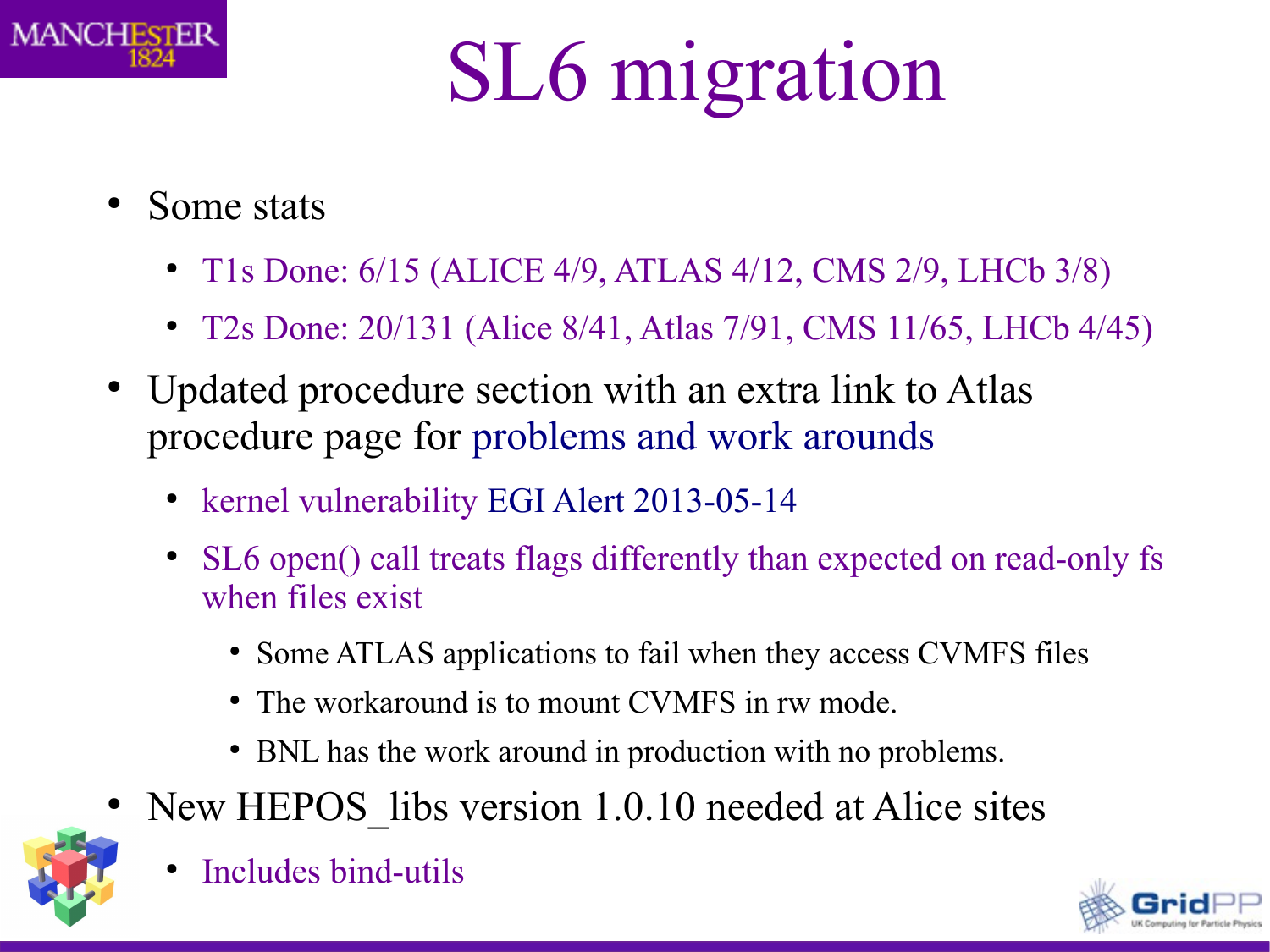

#### SHA-2

- SHA-2 [testing instructions](https://twiki.cern.ch/twiki/bin/view/LCG/SHA2readinessTesting) are available since 1<sup>st</sup> May
	- Alice, ATLAS and LHCb started looking into this
	- CMS has now two people to actively contribute too.
- No strong deadlines yet:
	- Many middleware service instances need upgrading to SHA-2 compliant versions.
	- Intention for the full WLCG infrastructure to support SHA-2 some time in autumn.
	- EUGridPMA May meeting proposed all CAs to issue SHA-2 certificates by default from 1st Oct.
		- We should aim for that date.



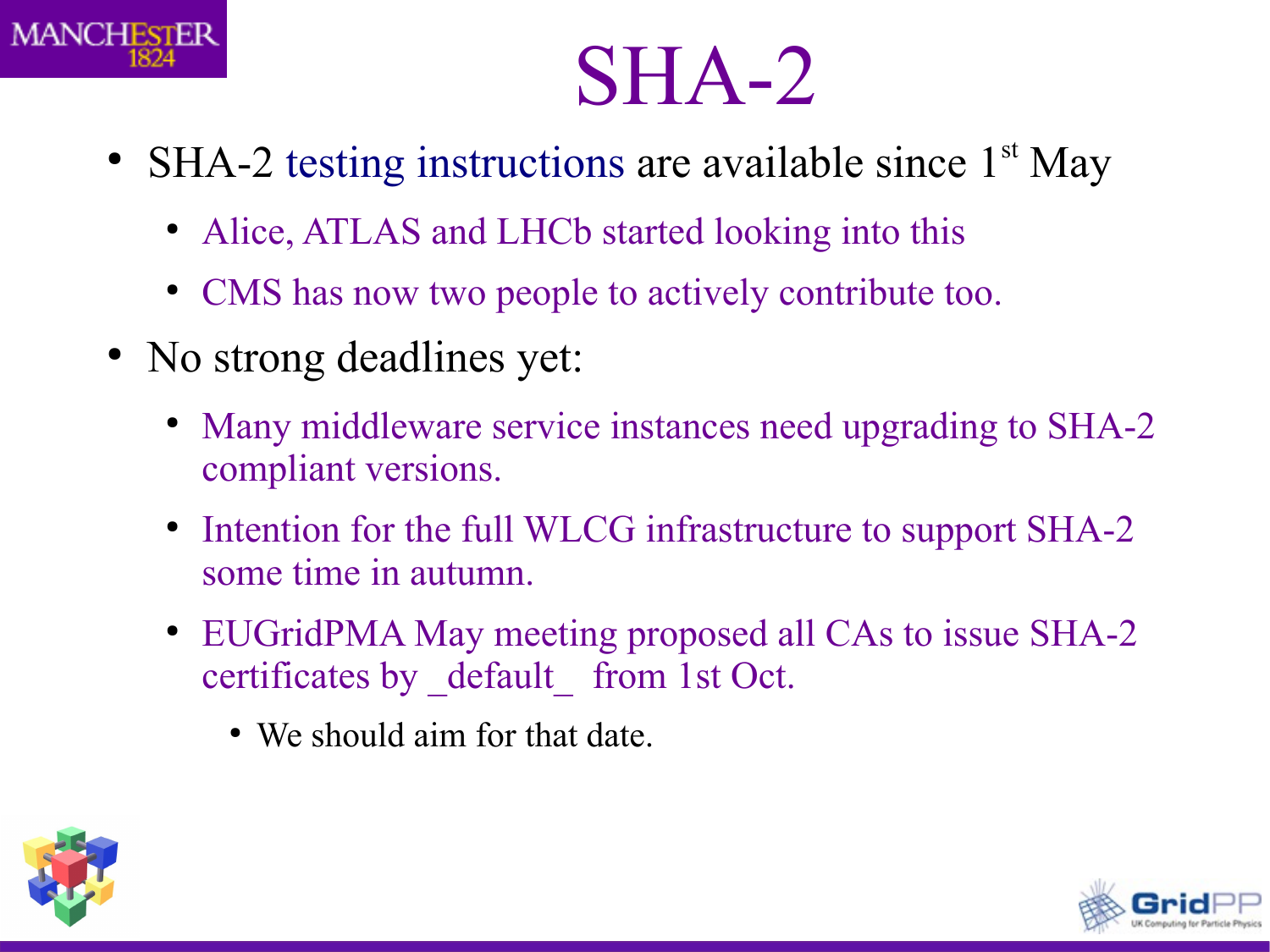

### EGI update

- Highlights from [presentation](https://indico.cern.ch/getFile.py/access?contribId=6&resId=1&materialId=slides&confId=252148)
	- EGI will test for SHA-2 compliance
		- New SAM test will read middleware versions from the top BDII
	- All the central EGI operations tools are SHA-2-ready
		- GOCDB, GGUS, Accounting and Ops portals and DB, SAM, MSG brokers
	- Migration the OPS VO (and the LHC VOs) from VOMRS (not SHA-2 compliant) to VOMS-Admin
		- Timeline not known yet. Urgent!
	- UMD 3.0.0 was released.
		- EMI-3 UI can't get proxy from BNL VOMS server investigated
		- Some caveats with APEL clients.
	- More ARC SAM metrics will be included in SAM Update-22.
		- This impacts WLCG critical tests.

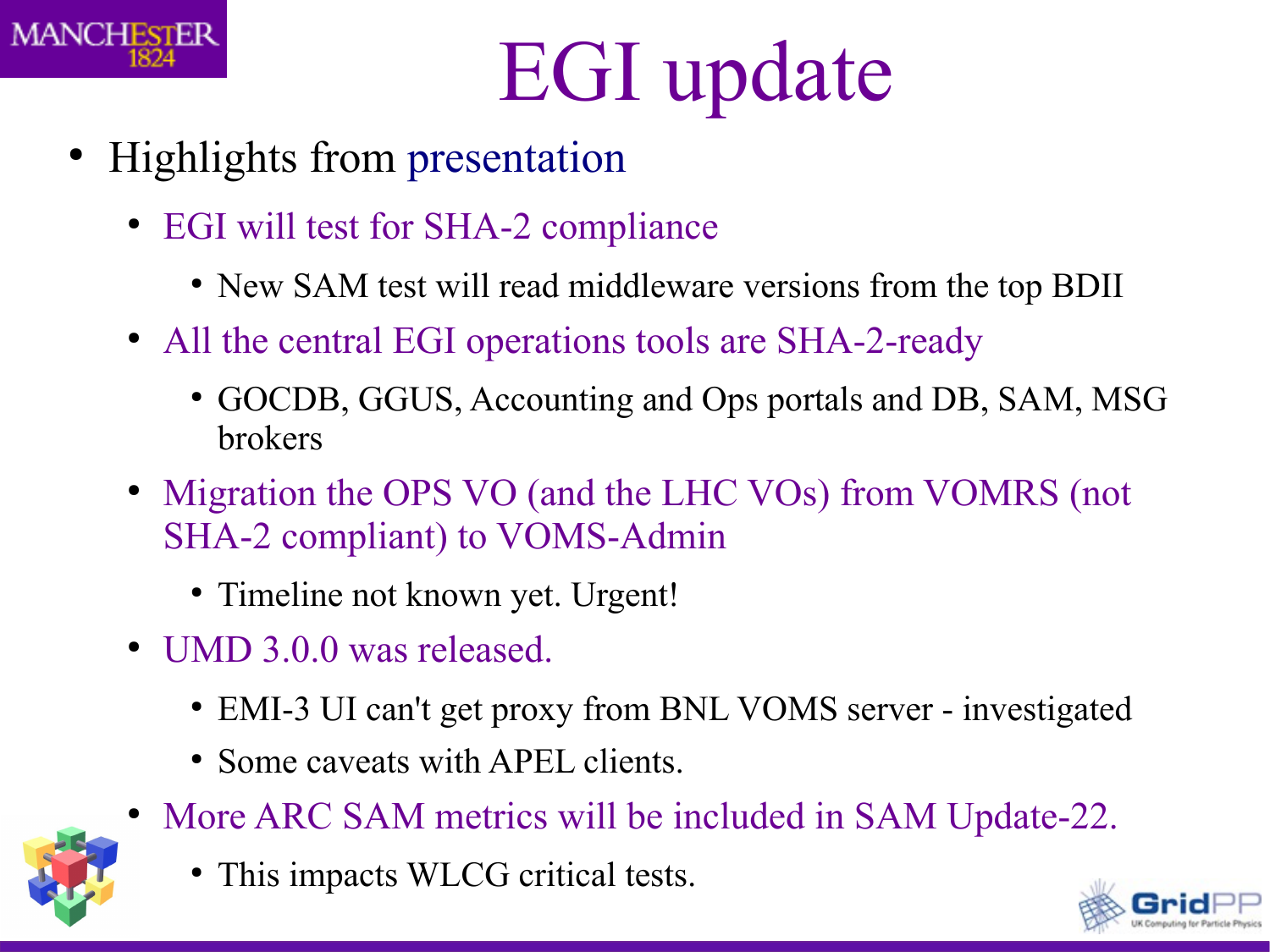

## Tracking tools

- Savannah  $\rightarrow$  Jira migration
	- [Migration steps have been added to the TF twiki](https://twiki.cern.ch/twiki/bin/view/LCG/TrackingToolsEvolution#Steps_for_migrating_WLCG_related)
- If TEAMers/ALARMers belong to more than one experiment
	- There is an ACL problem in GGUS.
	- Very rare case and doesn't justify the development effort it would be required to allow for this case.
	- Using different DNs solves the problem more effectively.
- WLCG monitoring SU in GGUS to replace SAM/nagios/dashboard/... for 3<sup>rd</sup> level support unit



• Discussion about the name still ongoing because this might affect also EGI users that share part of the infrastructure